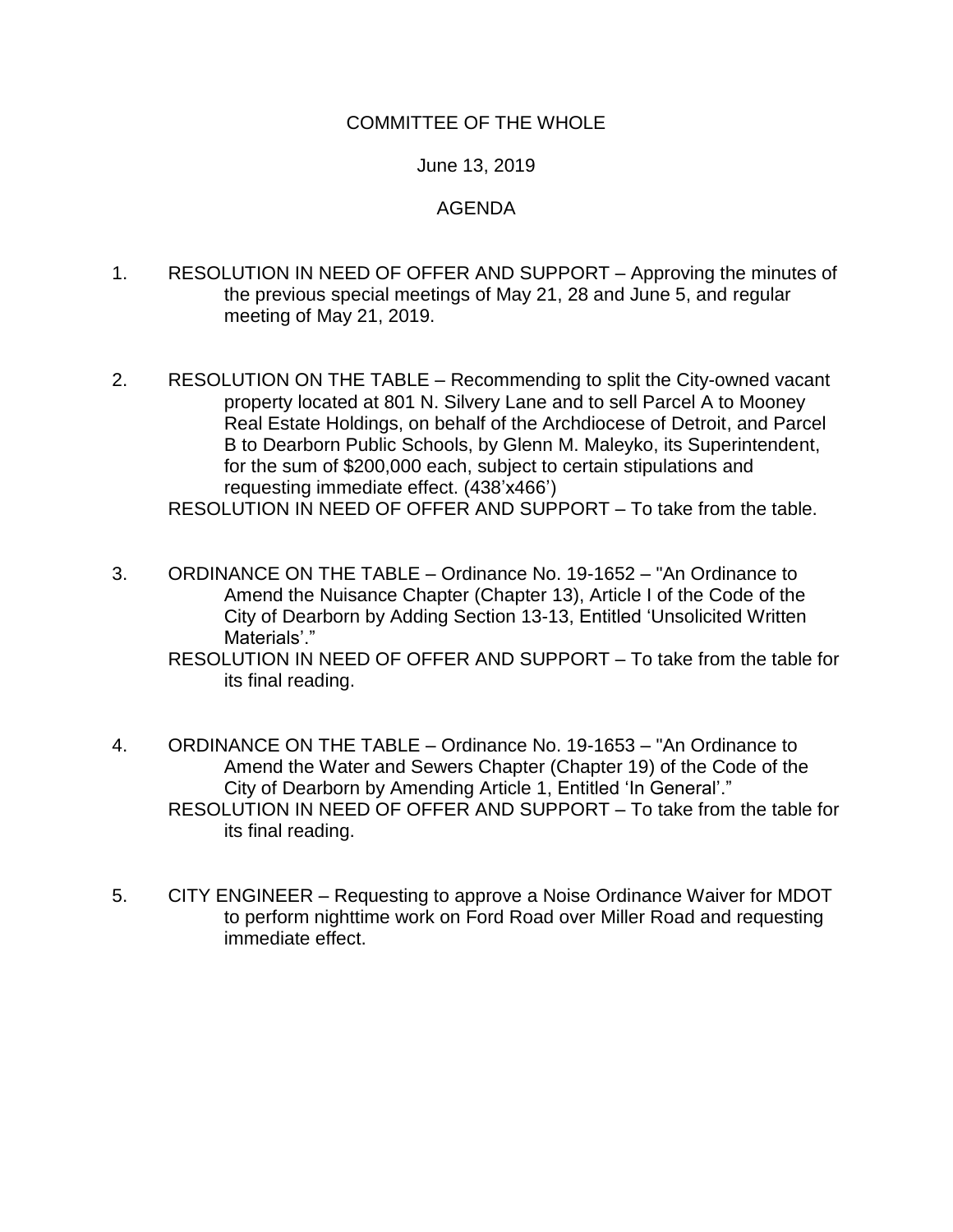- 6. CITY ENGINEER Requesting approval of an Intergovernmental Agreement (IGA) with Wayne County for Greenfield Road Resurfacing from Rotunda Drive to Michigan Avenue, subject to review by the Legal Department; also requesting that the Mayor be authorized to execute the agreement and that the Finance Director be authorized to release an advance payment in the amount of \$73,735 to Wayne County and requesting immediate effect.
- 7. CITY ENGINEER Requesting to approve the proposed Administrative Consent Order (ACO) with the Department of Environment, Great Lakes, and Energy (EGLE); also requesting that the Mayor be authorized to execute the ACO on behalf of the City and requesting immediate effect.
- 8. CITY ENGINEER Requesting to approve MDOT Contract No. 19-5294, with the City's share in the estimated amount of \$113,500 for hot mix asphalt cold milling and resurfacing work along southbound Military Road from Cherry Hill to Outer Drive, subject to review by the Legal Department; also requesting that the Mayor be authorized to sign the contract on behalf of the City and requesting immediate effect.
- 9. PLANNING COMMISSION Recommending ORDINANCE NO. 18-1626 IN NEED OF INTRODUCTION. SYNOPSIS - "An Ordinance to Amend the Zoning Ordinance of the City of Dearborn by Amending Article 2.00, Section 2.05, Entitled 'Residential Design Standards'." RESOLUTION IN NEED OF OFFER AND SUPPORT – To table the Ordinance.
- 10. PLANNING COMMISSION Recommending ORDINANCE NO. 18-1627 IN NEED OF INTRODUCTION. SYNOPSIS - "An Ordinance to Amend the Zoning Ordinance of the City of Dearborn by Amending Article 29.00, Section 29.02, Entitled 'Schedule of Regulations'." RESOLUTION IN NEED OF OFFER AND SUPPORT – To table the Ordinance.
- 11. PURCHASING Requesting to increase the contract with Rowe Professional Services Company (C.R. 7-368-17, 1-12-18, 3-135-18, and 2-72-19) in the amount of \$60,000, bringing the new total to \$543,507.46 for Construction Engineering Services.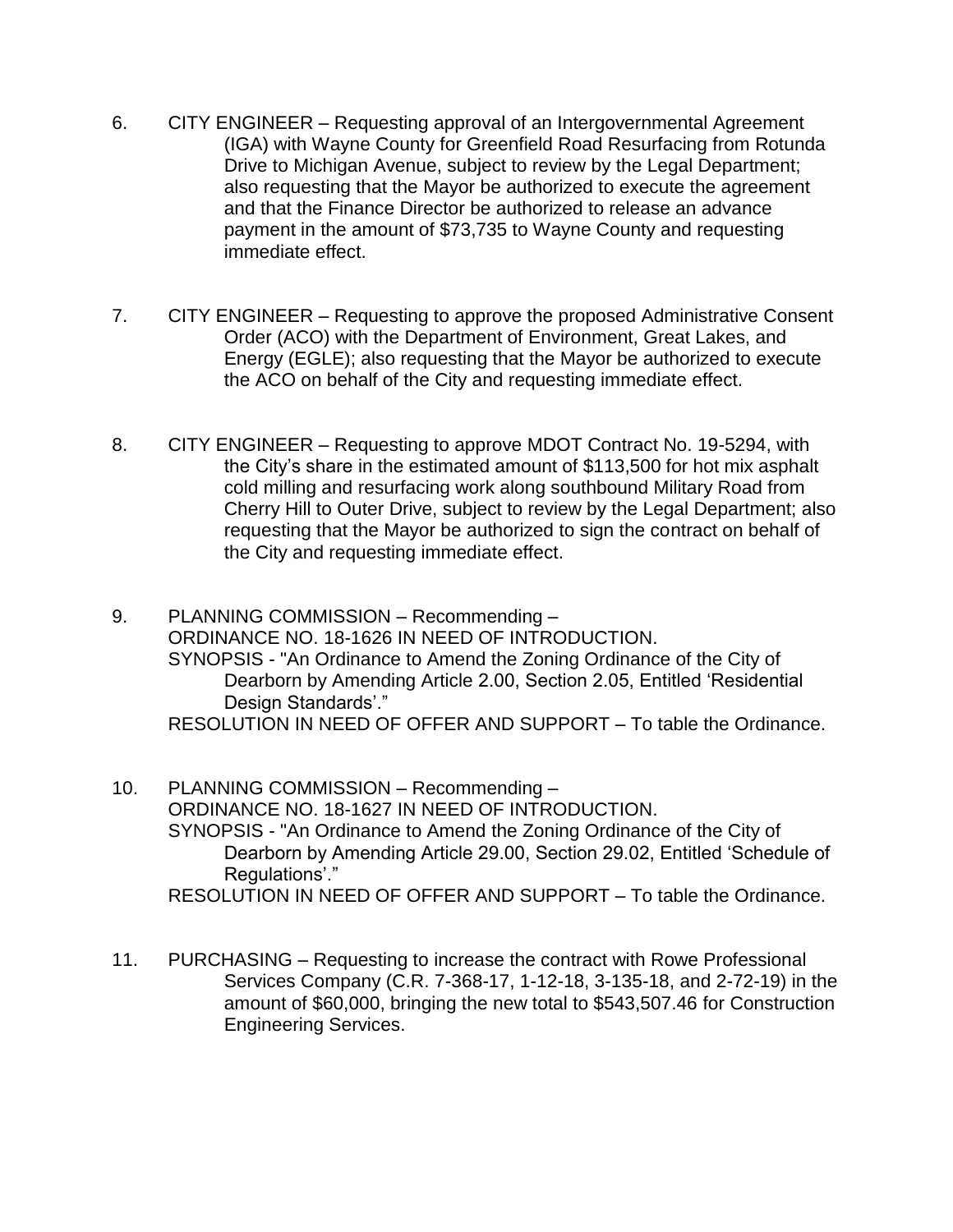- 12. PURCHASING Requesting to award a contract to Shaw Construction and Management in the amount of \$379,000 for Henry Ford Centennial Library Interior Renovation and requesting immediate effect. (43-2)
- 13. PURCHASING Requesting to award a contract to Evangelista Corporation, lowest responsive and responsible bid, in the amount of \$1,188,000 for the Dearborn Administrative Center 2019 HVAC Renovations; also requesting a contingency in the amount of \$60,000 and requesting that the Public Works Director, or designee be authorized to execute all change orders or modifications that utilize all approved contingency and requesting immediate effect. (45-3)
- 14. PURCHASING Requesting to award a contract to Metropolitan Environmental, lowest responsive and responsible bid, in the amount of \$32,500 for Lead Paint Abatement of the Police Department Cell Block. (20-2)
- 15. PURCHASING Requesting to award a three-year competitive contract to Nickel & Saph, Inc. in the amount of \$1,200,144 for Property and Casualty Insurance; also requesting that the Finance Director be authorized to appropriate \$31,101 from the General Fund and recognize and appropriate those funds in the Fleet & General Liability Insurance fund and requesting immediate effect. (24-1)
- 16. PURCHASING Requesting to award competitive contract to Serv-Ice Refrigeration Inc. in the amount of \$124,980 for the purchase and installation of a new Evaporative Condenser at the Dearborn Ice Skating Center and requesting immediate effect. (15-2)
- 17. PURCHASING Requesting to authorize a sole source purchase, and renewal of years two and three of software maintenance, from Ferguson Enterprises in the amount of \$389,676.74 for the Neptune 360 AMI Metering System; also requesting that the Finance Director be authorized to appropriate the funds and requesting immediate effect. [2-568(b) (6) b]
- 18. PURCHASING Requesting to authorize an alternative procurement purchase from Tri-County International in the amount of \$53,000 for OEM International Truck Parts, Repairs, and Supplies and requesting immediate effect. [2-568(b) (6) (l)]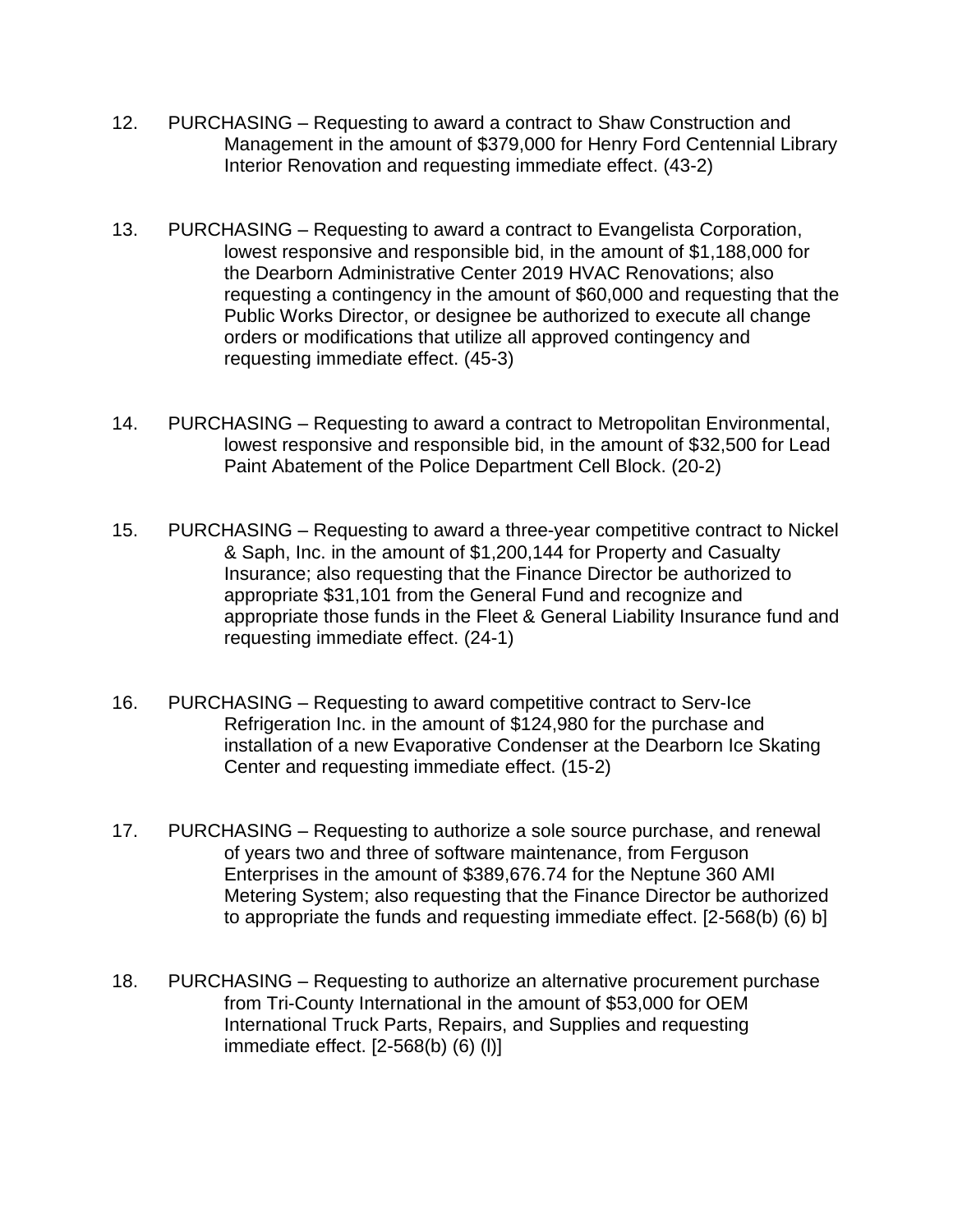- 19. PURCHASING Requesting to extend the contract with Governmental Consultant Services, Inc. (C.R. 6-297-18) in the amount of \$48,000 for Lobbyist-Agent Services, for the period of July 1, 2019 through June 30, 2020, and requesting immediate effect. [2-568(b) (6) e]
- 20. CORPORATION COUNSEL Recommending ORDINANCE NO. 18-1632 IN NEED OF INTRODUCTION. SYNOPSIS - "An Ordinance to Amend the Parks and Recreation Chapter (Chapter 15) of the Code of the City of Dearborn by Amending Section 15- 28, Entitled 'Animals and Pets'." RESOLUTION IN NEED OF OFFER AND SUPPORT – To table the Ordinance.
- 21. CORPORATION COUNSEL Recommending ORDINANCE NO. 19-1654 IN NEED OF INTRODUCTION. SYNOPSIS - "An Ordinance to Amend the Offenses Chapter (Chapter 14), Article III of the Code of the City of Dearborn by Adding Section 14-63.1, Entitled 'Cyberbullying Prohibited'." RESOLUTION IN NEED OF OFFER AND SUPPORT – To table the Ordinance.
- 22. CORPORATION COUNSEL Recommending ORDINANCE NO. 19-1655 IN NEED OF INTRODUCTION. SYNOPSIS - "An Ordinance to Amend the Traffic and Motor Vehicles Chapter (Chapter 18), Article II, Division 3 of the Code of the City of Dearborn by Amending Section 18-199, Entitled 'Operating Vehicle if License, Registration Certificate, or Designation Suspended, Revoked or Denied'." RESOLUTION IN NEED OF OFFER AND SUPPORT – To table the Ordinance.
- 23. CORPORATION COUNSEL Requesting to renew the City's membership with the Michigan Coalition to Protect Public Rights-of-Way (PROTEC) in the amount of \$12,269.13.
- 24. CORPORATION COUNSEL Responding to C.R. 5-239-19 recommending that the parking restrictions at 3701 Monroe remain in place while police continue to monitor traffic and pedestrian flow for the 365-day period as permitted by ordinance.
- 25. CORPORATION COUNSEL Responding to C.O.W. (5/16/19) Item #19 with a review of Traffic Control signs installed between 2012 and 2018.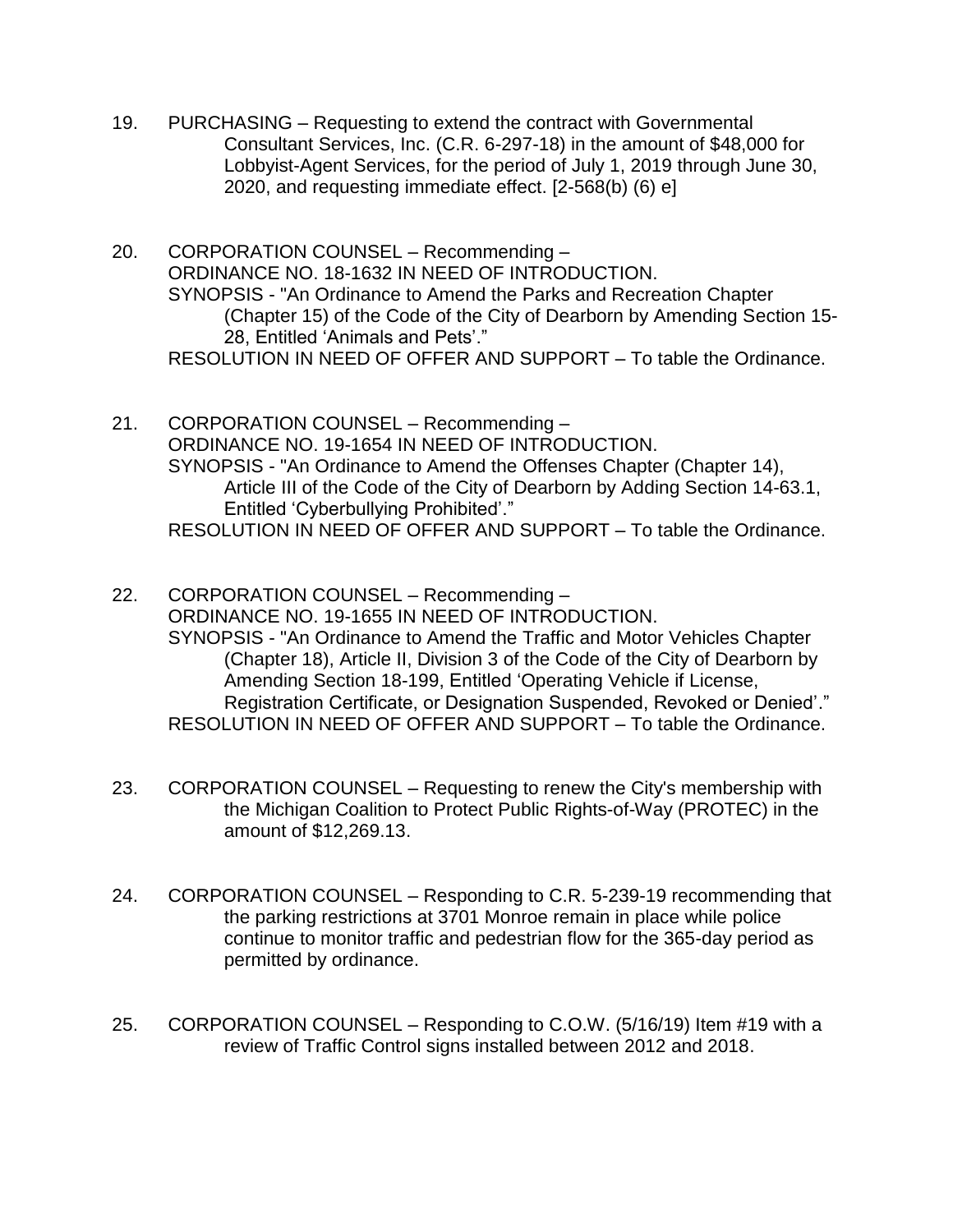- 26. FINANCE Requesting that the Finance Director be authorized to amend the FY2019 revenue budget to recognize the additional State of Michigan LCSA reimbursement and cancel the applicable revenue budget and requesting immediate effect.
- 27. FINANCE Requesting approval of General Fund-Year-End Budget Appropriations for the Mayor's Office in the amount of \$10,000, and the Police Department in the amount of \$650,000 and Cancellations for the Fire Department in the amount of \$200,000, the PMDS Department in the amount of \$150,000, DPW in the amount of \$160,000, and the Recreation & Parks Department in the amount of \$150,000.
- 28. ECONOMIC AND COMMUNITY DEVELOPMENT Requesting to amend the Short-Term Lease with Ford Land (C.R. 3-147-19) for Wagner Place Construction Staging by extending the expiration to December 31, 2019; also requesting that the Mayor be authorized to execute the amended lease agreement, subject to review and approval by Corporation Counsel.
- 29. MAYOR Requesting to renew the City's membership with the Southeast Michigan Council of Governments (SEMCOG) in the amount of \$12,570 for the period of June 15, 2019 through June 15, 2020 and requesting immediate effect.
- 30. MAYOR Requesting concurrence in the re-appointment of Afan A. Bapacker to the Board of Ethics for a term ending June 30, 2022 and requesting immediate effect.
- 31. MAYOR Requesting concurrence in the re-appointment of Mary Bruno to the Board of Ethics for a term ending June 30, 2022 and requesting immediate effect.
- 32. MAYOR Requesting concurrence in the re-appointment of W. Robert Schnieders to the Civil Service Commission for a term ending June 30, 2023 and requesting immediate effect.
- 33. MAYOR Requesting concurrence in the re-appointment of Mark M. Coleman to the Demolition Board of Appeals for a term ending June 30, 2022 and requesting immediate effect.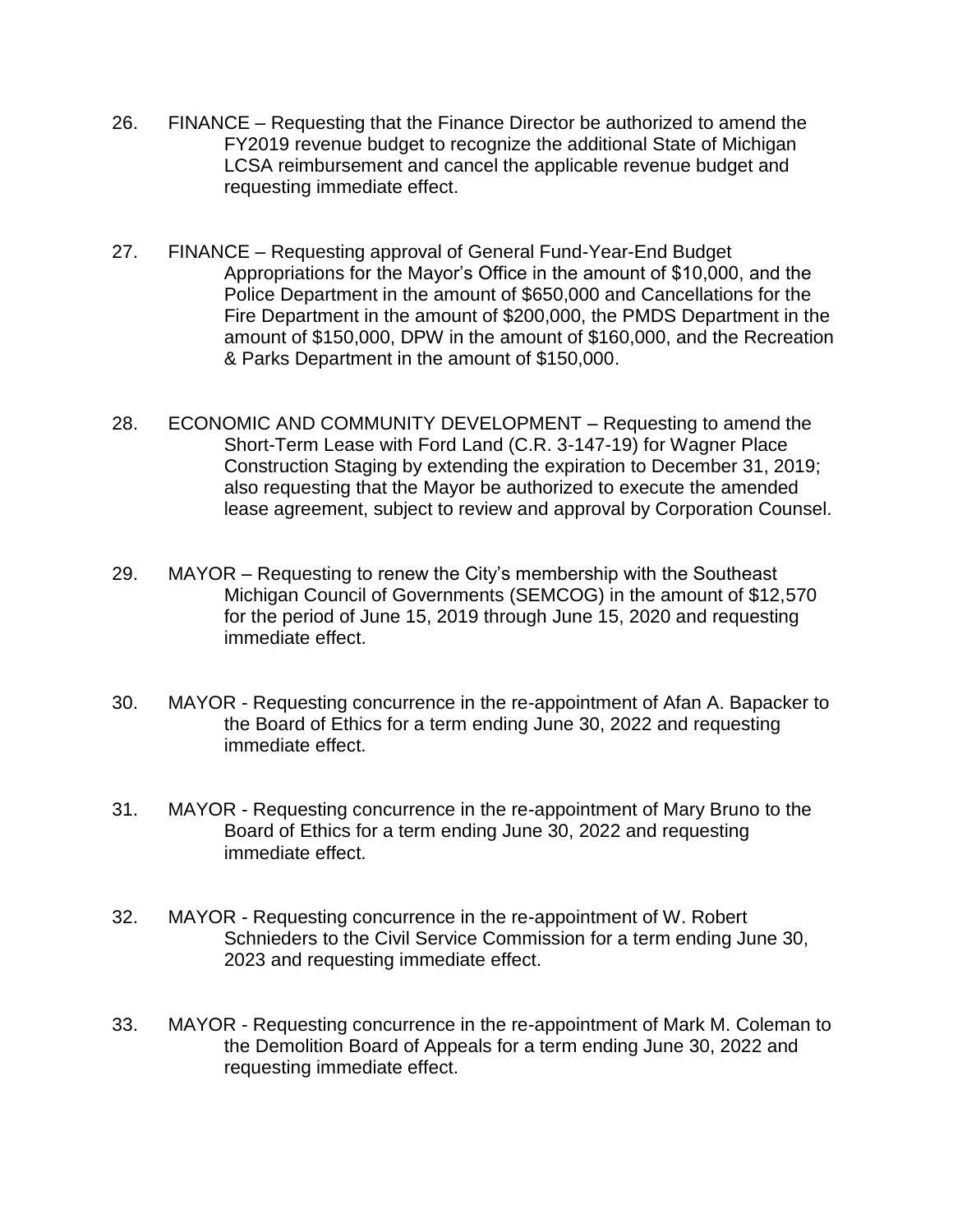- 34. MAYOR Requesting concurrence in the re-appointment of Mahdi Ali to the Dix-Vernor Corridor Authority for a term ending June 30, 2023 and requesting immediate effect.
- 35. MAYOR Requesting concurrence in the re-appointment of Jay P. Kruz to the East Dearborn Downtown Development Authority for a term ending June 30, 2023 and requesting immediate effect.
- 36. MAYOR Requesting concurrence in the re-appointment of Judith A. McNeeley to the East Dearborn Downtown Development Authority for a term ending June 30, 2022 and requesting immediate effect.
- 37. MAYOR Requesting concurrence in the re-appointment of Kamal H. Turfah to the East Dearborn Downtown Development Authority for a term ending June 30, 2023 and requesting immediate effect.
- 38. MAYOR Requesting concurrence in the re-appointment Glen Green to the Planning Commission for a term ending June 30, 2022 and requesting immediate effect.
- 39. MAYOR Requesting concurrence in the re-appointment Nancy Siwik to the Planning Commission for a term ending June 30, 2022 and requesting immediate effect.
- 40. MAYOR Requesting concurrence in the re-appointment of Fay Beydoun to the Warren Avenue Corridor Authority for a term ending June 30, 2023 and requesting immediate effect.
- 41. MAYOR Requesting concurrence in the re-appointment of Sam Abbas to the West Dearborn Downtown Development Authority for a term ending June 30, 2023 and requesting immediate effect.
- 42. MAYOR Requesting concurrence in the re-appointment of Mohammed Hider to the West Dearborn Downtown Development Authority for a term ending June 30, 2023 and requesting immediate effect.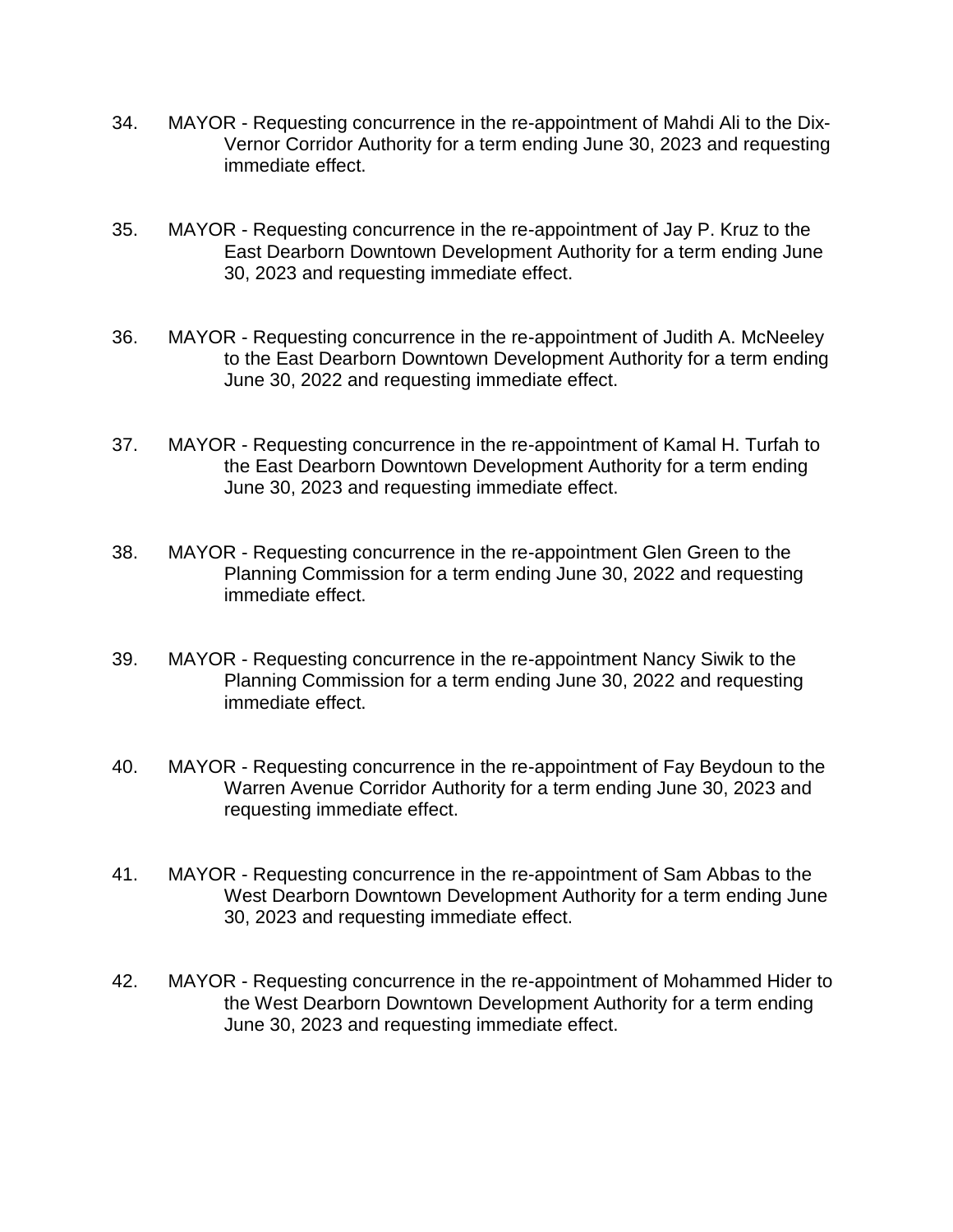- 43. MAYOR Requesting concurrence in the re-appointment of James M. Jernigan to the West Dearborn Downtown Development Authority for a term ending June 30, 2023 and requesting immediate effect.
- 44. MAYOR Requesting concurrence in the appointment of Jeffrey A. Lynch to the West Dearborn Downtown Development Authority for a term ending June 30, 2020 and requesting immediate effect.
- 45. MAYOR Requesting concurrence in the re-appointment of John L. McWilliams to the West Dearborn Downtown Development Authority for a term ending June 30, 2023 and requesting immediate effect.
- 46. MAYOR Requesting concurrence in the re-appointment of Audrey A. Ralko to the West Dearborn Downtown Development Authority for a term ending June 30, 2023 and requesting immediate effect.
- 47. MAYOR Requesting concurrence in the re-appointment of Samera M. Ajami to the Zoning Board of Appeals for a term ending June 30, 2022 and requesting immediate effect.
- 48. MAYOR Requesting concurrence in the re-appointment of Gizela Weaver to the Zoning Board of Appeals for a term ending June 30, 2022 and requesting immediate effect.
- 49. PMDS Recommending to Consent to a Property Line Fence between 22939 Nowlin and the adjacent City-owned property known as Summer-Stephens Park, provided that Jeff Belback, owner of 22939 Nowlin, pay for all associated costs and requesting immediate effect.

50. FIRE – Recommending – ORDINANCE NO. 19-1656 IN NEED OF INTRODUCTION. SYNOPSIS - "An Ordinance to Amend the Fees for Permits and Inspections Chapter (Chapter 9), Article XVII, Section 9-412 of the Code of the City of Dearborn by Adding Subsection (4), Entitled 'Hydrostatic Test of System'." RESOLUTION IN NEED OF OFFER AND SUPPORT – To table the Ordinance.